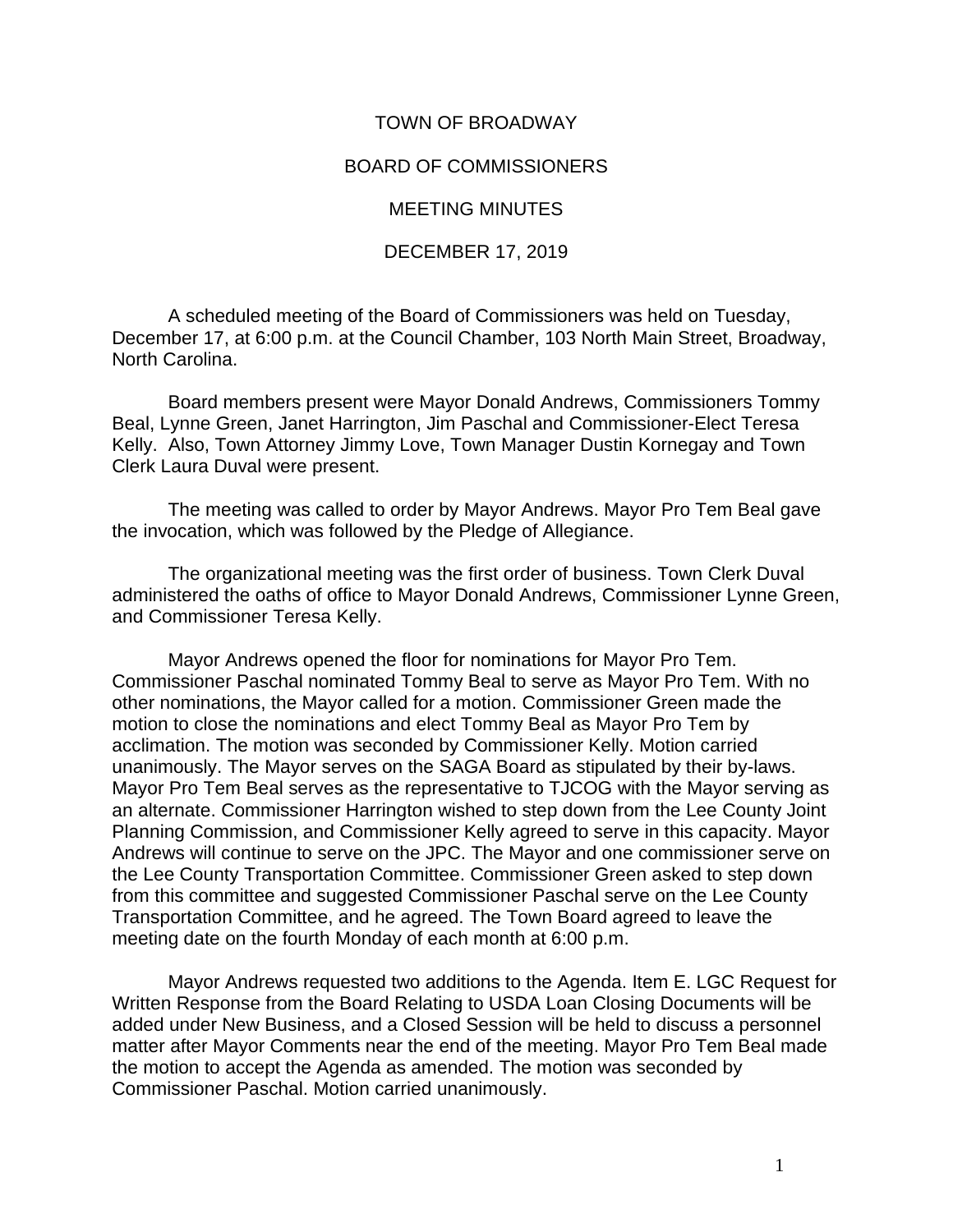Consent Agenda – Approval of November Meeting Minutes and November Financial Statement. Commissioner Harrington made the motion to accept the Consent Agenda as submitted. The motion was seconded by Commissioner Green. Motion carried unanimously.

Thomas Mierisch, Planner I, presented the recommendations from the Broadway Planning Board on rezoning 303 N. Main Street. The Planning Board recommends that the Commissioners support the petition by Ian O. Frampton to rezone 303 N. Main Street from Highway Commercial (HC) to Light Industrial (LI). While the request for Light Industrial zoning does not conform with the recommendation of the long-range plan designation of Village Center, the subject property is currently zoned Highway Commercial (HC), was previously used as a printing business and is developed in a manner that is conducive to small scale manufacturing or warehousing. As such, there is a reasonable expectation that the property would continue to be used for a similar use. Also, the site is 0.9 of an acre in size, which is small for an industrial or manufacturing use and would therefore limit future expansion.

It was also noted in the recommendation that if the site is rezoned to LI, this should be more of an acknowledgement of existing conditions as opposed to a precedent setting rezoning that could be used as a basis for assembling and rezoning several adjoining tracts of land to create a more typical large-scale industrial or manufacturing use along the main corridor in Broadway.

Commissioner Harrington made the motion to approve the request for Light Industrial (LI) zoning does conform with the recommendation of the long-range plan designation of Village Center. The motion was seconded by Mayor Pro Tem Beal. Motion carried unanimously.

Commissioner Kelly made the motion that the proposed zoning map amendment is reasonable and in the public interest because the subject property was previously used as a printing business and is developed in a manner that is conducive to small scale manufacturing. As such, there is a reasonable expectation that the property would continue to be used for industrial purposes. Additionally, the site is currently served by public water and sewer. Therefore, she moved to approve the request to rezone 303 N. Main Street from Highway Commercial (HC) to Light Industrial (LI). The motion was seconded by Commissioner Harrington. Motion carried unanimously.

Mayor Andrews presented the Interlocal Cooperation Agreement for the Collection of Taxes between Harnett County and the Town of Broadway. Attorneys for both parties have reviewed the contract. Harnett County should actually collect the taxes on the five parcels located in Harnett County that were annexed by the Town. Beginning January 1, 2020, Harnett County will collect these taxes rather than Lee County. The collection fee remains the same at 1.5%. Commissioner Paschal made the motion to approve the Interlocal Cooperation Agreement for the Collection of Taxes between Harnett County and the Town of Broadway. The motion was seconded by Commissioner Green. Motion carried unanimously.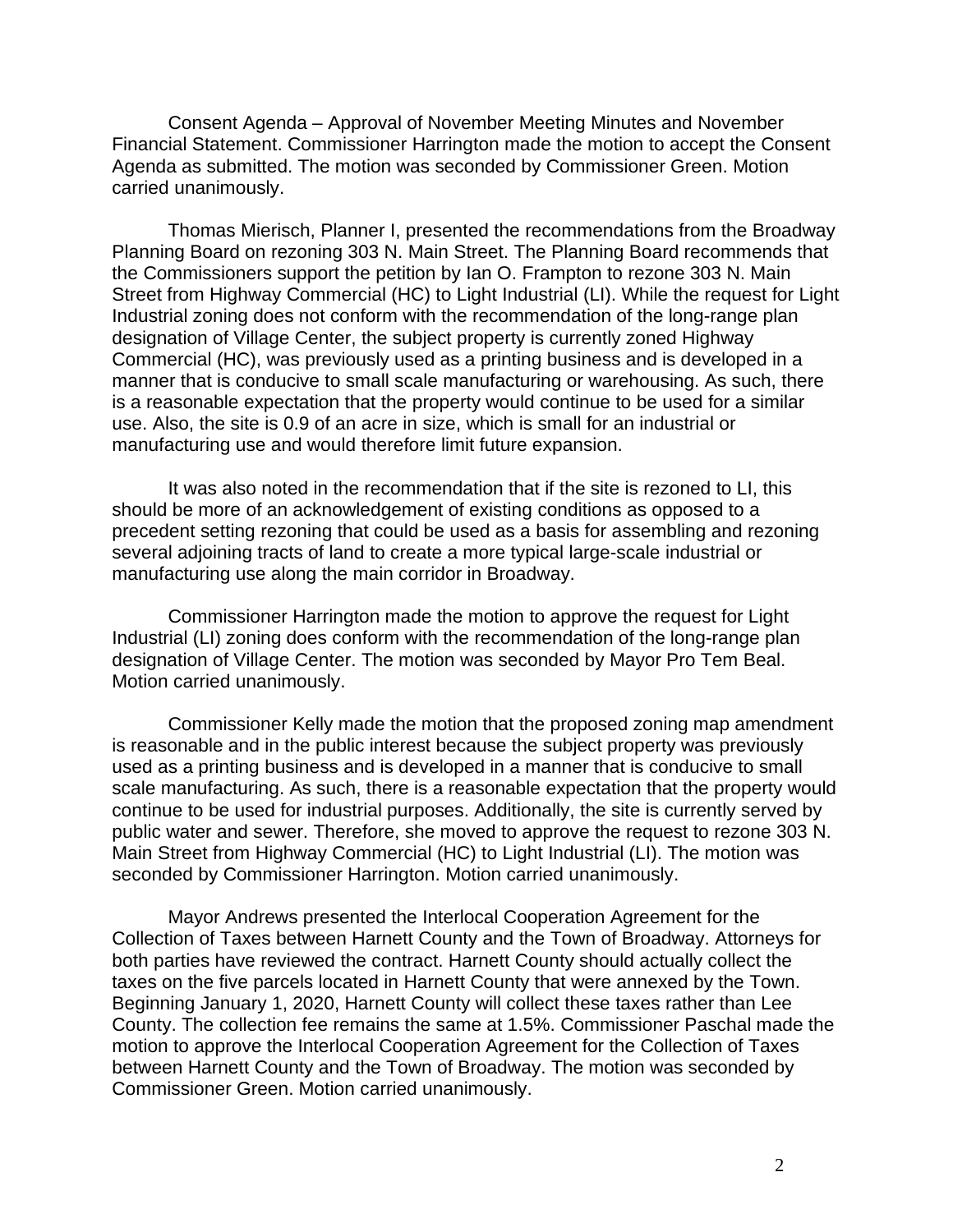Mayor Andrews discussed the North Main Street sidewalk project, R-3830. Sidewalks will be installed from Dollar General to Lett Family Park and from First Bank to Lett Family Park. It is a state project. In order to do the sidewalks, the Town must match 20% of the 80-20 match. This project was already approved by the Town Board, but DOT is requesting re-approval since a significant amount of time has passed. Sidewalks will be done in conjunction with the road widening project. Mayor Andrews explained that \$15,000 is the Town's portion of the project. Mayor Pro Tem Beal made the motion to allocate \$15,000 to Street Powell – Capital Outlay from Unallocated Powell Bill. The motion was seconded by Commissioner Harrington. Motion carried unanimously.

Mayor Andrews advised the 2020 BOW festival budget is \$28,150. \$5,000 was already in the budget. Commissioner Kelly made the motion to appropriate \$23,150 to Parks & Rec – Festival from Festival Revenues for the 2020 Broadway Our Way Festival. The motion was seconded by Commissioner Harrington. Motion carried unanimously.

The Local Government Commission has asked for a clarification and a correction to the 2018-2019 budget as related to the financial statements. General Fund debt service information that was given to the Town at the time of closing was inaccurate. The misinformation resulted in a budget deficiency. The state treasurer's office has asked for a response on how we would handle it and monitor it going forward. It was a paperwork error of \$2,744. The LGC is requesting a response, so our auditors wrote a letter addressing the error. The Town Board is required to sign the letter. Commissioner Green made the motion to approve the letter of response written to the LGC. The motion was seconded by Commissioner Paschal. Motion carried unanimously.

Manager's Report – Town Manager Kornegay advised that the South Main Sidewalk Project is back on track. The Town Board already approved the sidewalk installation from Mansfield Drive to Hollywood Pizza. The Town already hired Withers-Ravenel to do the engineering work for the project.

Mr. Kornegay reported that the pump has been removed from Watson Lake. There will be no more draining. The water level seems to be rising quickly. The second door is now under water. The topographical survey will be conducted in the spring. Hazen & Sawyer will review the survey and then start matching numbers to work that is required.

Commissioner Comments – Commissioner Harrington welcomed Commissioner Kelly to the Town Board. She also welcomed back Mayor Andrews and Commissioner Green and extended congratulations.

Commissioner Kelly appreciated the Lions Club hosting the Christmas Parade. It was a great parade this year. She especially thanked Mayor Andrews for all of the hard work he put into the parade. Commissioner Kelly was excited that she was able to attend the state championship playoffs. Winter Wonderland was a huge success. All of Lee County came together and was showcased by these three events. She feels a sense of service to the community, and she's excited about the next four years.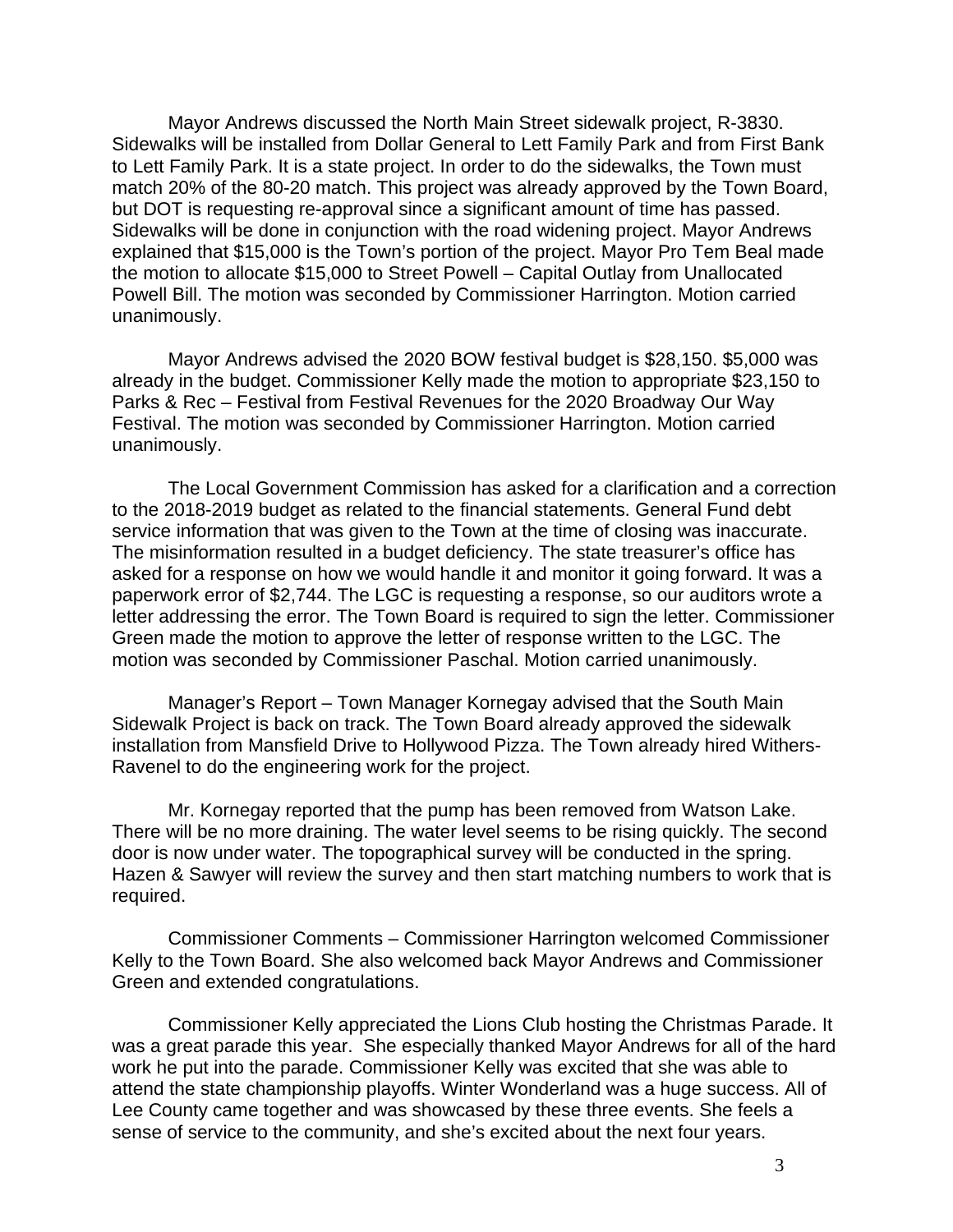Commissioner Paschal welcomed Commissioner Kelly. He has received a complaint about speeding on the south end of Main Street. Commissioner Paschal discussed this issue with Todd, and the Chief is looking into it.

Commissioner Green also welcomed Commissioner Kelly. She knows she will enjoy working with her and feels Commissioner Kelly will be a great asset to the Town Board. Commissioner Green is glad to have Mayor Andrews back again. She appreciates the opportunity to continue to serve our citizens and wished everyone a blessed Christmas and a good new year to follow.

Mayor Pro Tem Beal welcomed Commissioner Kelly to the Town Board. He also welcomed back Mayor Andrews and Commissioner Green. He thought the parade went well, and everyone enjoyed it. He had many inquiries about putting Christmas lights on the water tower. The Christmas Tree Lighting went well and seems to improve each year. He thanked everyone who helped him arrange the program and thanked those who participated. Mayor Andrews advised that they are checking into LED lights for the water tower. The vultures are an issue because they push the lights down when they perch on the tower. Mr. Beal stated, as Mayor Pro Tem and the TJCOG representative, he will represent the Town of Broadway to the best of his ability.

Mayor Comments – Christmas in the Park was great with a nice turnout. He thanked the Lions Club for hosting the parade. It does require a lot of work. He was glad the weather turned out great. The Mayor thanked our police department, the Lee County Sheriff's department, and a Pittsboro police. Chief Hinnant changed the traffic pattern, and traffic was cleared out 30 minutes earlier this year. The Mayor thinks that went well. He thanked Chief Hinnant and his staff for working hard and keeping everyone safe. The Mayor expressed his appreciation to Dustin for his help with the parade. The Town Manager is not required to help with the Lions Club, but Dustin worked all day until the parade was over. The Mayor also thanked his son, Dylan, who worked with the parade and also his wife, Lori, who serves as photographer. He thanked everyone for their continued support. Mayor Andrews welcomed Commissioner Kelly to the Town Board. He stated there is a lot of work to do next year. The Mayor wished everyone a Merry Christmas and a Happy New Year. He thanked everyone for their hard work this past year and looks forward to working with them next year.

The Mayor requested a motion to go into closed session to discuss personnel matters per G.S. 143-318.11A(6). Mayor Pro Tem Beal made the motion to go into closed session. The motion was seconded by Commissioner Paschal.

After returning to regular session, there was no further business to come before the Town Board. Mayor Pro Tem Beal made the motion to adjourn the meeting. The motion was seconded by Commissioner Paschal. Motion carried unanimously to adjourn.